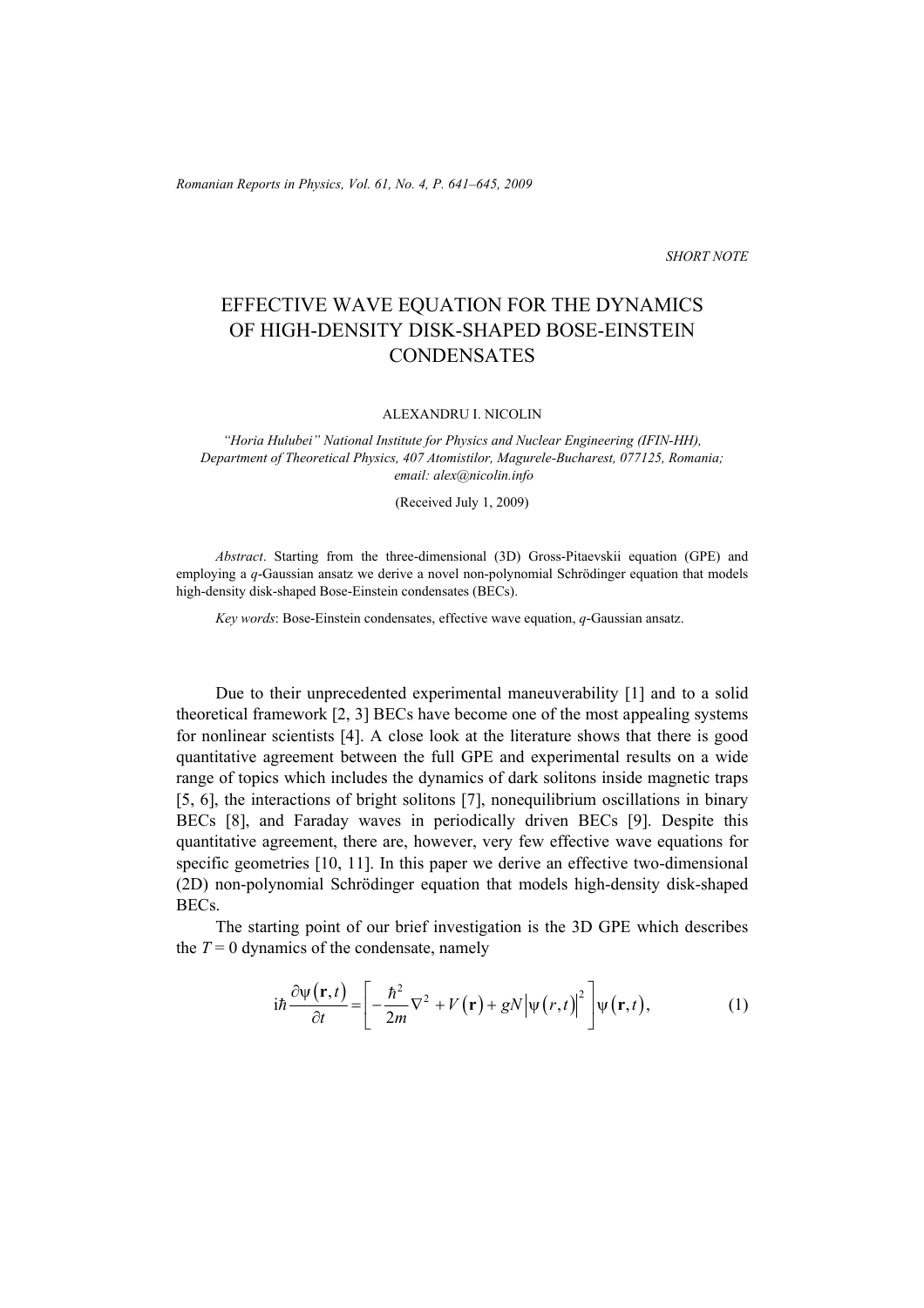where ψ represents the BEC wave function, *N* denotes the number of atoms,  $g = 4\pi\hbar^2 a_s / m$  is proportional to  $a_s$ , the scattering length of the interatomic interactions, and *m* is the boson mass. The trapping potential is taken to be

$$
V(\mathbf{r}) = \frac{1}{2} m \omega_{\perp}^2 r^2 + \frac{1}{2} m \omega_z^2 z^2, \qquad (2)
$$

where  $r^2 = x^2 + y^2$ . The 3D GPE equation can be derived through the least action principle from the following action functional:

$$
S[\psi(\mathbf{r},t)] = \int dt dr \psi^* (\mathbf{r},t) \left[ i\hbar \frac{\partial}{\partial t} + \frac{\hbar^2}{2m} \nabla^2 - V(\mathbf{r}) - \frac{1}{2} g N |\psi(\mathbf{r},t)|^2 \right] \psi(\mathbf{r},t).
$$

Due to the two-dimensional nature of the condensate under scrutiny we can neglect the first term of  $V(\mathbf{r})$  and decompose the original wave function as

$$
\psi(\mathbf{r},t) = \phi(z,t; w(r,t), q(r,t)) f(r,t),
$$
\n(3)

where φ and *f* represent the axial and transverse component of the wave function. Next, we consider a *q*-Gaussian ansatz for the axial component, namely

$$
\phi(z, t; w, q) = c \left( 1 - \frac{z^2 (1 - q)}{2 w^2} \right)^{1/(1 - q)},
$$
\n(4)

where both *w* and *q* are functions of *r* and *t*. This ansatz is extremely versatile and can describe both low- and high-density radial profiles (see Ref. [12] for an extensive discussion) as  $q = 1$  corresponds to the usual Gaussian ansatz used by Salasnich *et al.* [10], while  $q = -1$  recovers the Tomas-Fermi regime. Notice that in the vicinity of  $q = -1$  our ansatz describes both the bulk part of the condensate and its surface, *i.e.*, the trial wave function is well-behaved at the surface of the condensate and does not require any cutoff. Finally, let us impose that the axial component of the ansatz is normalized to one, which then yields

$$
c = \left(\frac{1-q}{2}\right)^{1/4} \left(w\mathbf{B}\left(\frac{1}{2}, \frac{q-3}{q-1}\right)\right)^{1/2},\tag{5}
$$

where  $\mathbf{B}(\cdot,\cdot)$  is the usual beta function.

Assuming that  $\phi$  is slowly varying along the transverse direction with respect to the axial direction, *i.e.*,  $\nabla^2 \phi \approx \partial^2 \phi / \partial z^2$ , and performing the integration on the *z* axis, the action functional simplifies to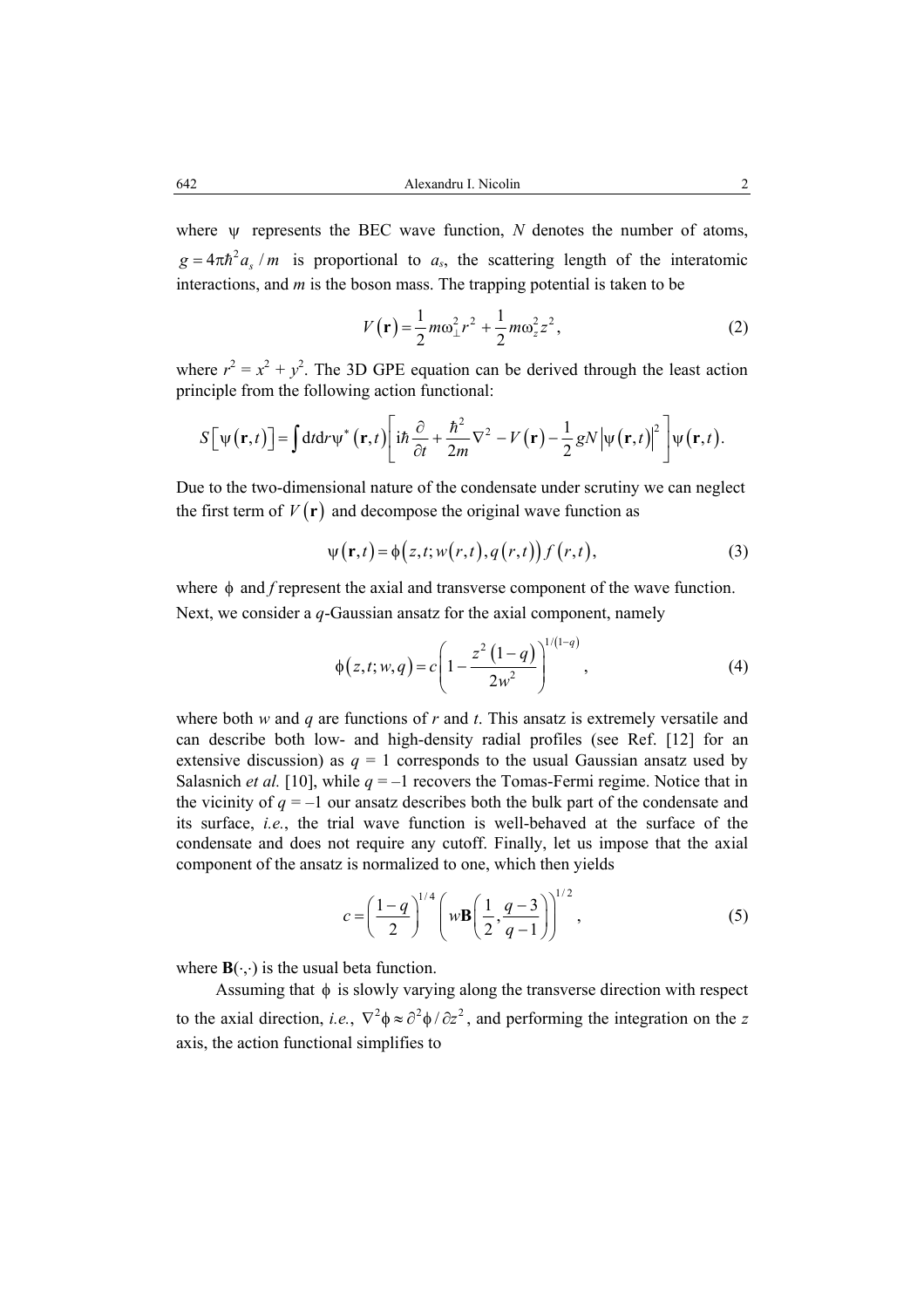$$
S[f(r,t)] = \int dt dr f^{*}(r,t) \left[ i\hbar \frac{\partial}{\partial t} + \frac{\hbar^{2}}{2m} \frac{\partial^{2}}{\partial x^{2}} + \frac{\hbar^{2}}{2m} \frac{\partial^{2}}{\partial y^{2}} - \frac{m w^{2} \omega_{\perp}^{2}}{7 - 3q} - \frac{gN |f(r,t)|^{2}}{2} \right] dr
$$

$$
\cdot \frac{\sqrt{1 - q} \mathbf{B} \left( \frac{1}{2}, \frac{q - 5}{q - 1} \right)}{w \sqrt{2} \mathbf{B} \left( \frac{1}{2}, \frac{q - 3}{q - 1} \right)^{2}} - \frac{\hbar^{2}}{m} \frac{U_{2} \left( \frac{1}{2}, 2, \frac{3}{2} - \frac{2}{q - 1}, 1 \right)}{w^{2} (3 + q)} \Bigg] f(r, t),
$$

which can be accurately approximated in the high-density regime by

$$
S[f(r,t)] \approx \int dt dr f^{*}(r,t) \left[ i\hbar \frac{\partial}{\partial t} + \frac{\hbar^2}{2m} \frac{\partial^2}{\partial x^2} + \frac{\hbar^2}{2m} \frac{\partial^2}{\partial y^2} - \frac{m w^2 \omega_{\perp}^2}{7 - 3q} + \frac{\hbar^2}{2m} \frac{1}{w^2} \left( \frac{1}{4} - \frac{3}{2(q+1)} \right) - \frac{g N \left| f(r,t) \right|^2}{2} \frac{a - b(q+1)}{w} \right] f(r,t).
$$
\n(6)

This latter functional can be easily minimized through the Euler-Lagrange equations for  $\{f, f^*, a, q\}$ . We then have

$$
i\hbar \frac{\partial f(r,t)}{\partial t} = \left[ -\frac{\hbar^2}{2m} \frac{\partial^2}{\partial x^2} - \frac{\hbar^2}{2m} \frac{\partial^2}{\partial y^2} + gN \left| f(r,t) \right|^2 \frac{a - b(q+1)}{w} - \frac{\hbar^2}{2m} \frac{1}{w^2} \left( \frac{1}{4} - \frac{3}{2(q+1)} \right) + \frac{mw^2\omega_\perp^2}{7 - 3q} \right] f(r,t)
$$
\n(7)

for  $f^*$  (along with its complex conjugate for *f*),

$$
\frac{gN|f|^2}{2} \frac{a-b(q+1)}{w^2} - \frac{\hbar^2}{mw^3} \left(\frac{1}{4} - \frac{3}{2(q+1)}\right) - \frac{2mw\omega_\perp^2}{7-3q} = 0
$$
 (8)

for *w*, and

$$
\frac{gN|f|^2b}{2\omega} + \frac{\hbar^2}{2mw^2}\frac{3}{2(q+1)^2} - \frac{3mw^2\omega_{\perp}^2}{(7-3q)^2} = 0
$$
 (9)

for *q*. While the last two algebraic equations cannot be solved analytically for an arbitrary value of *N*, it can easily shown that for  $N \gg 1$  we have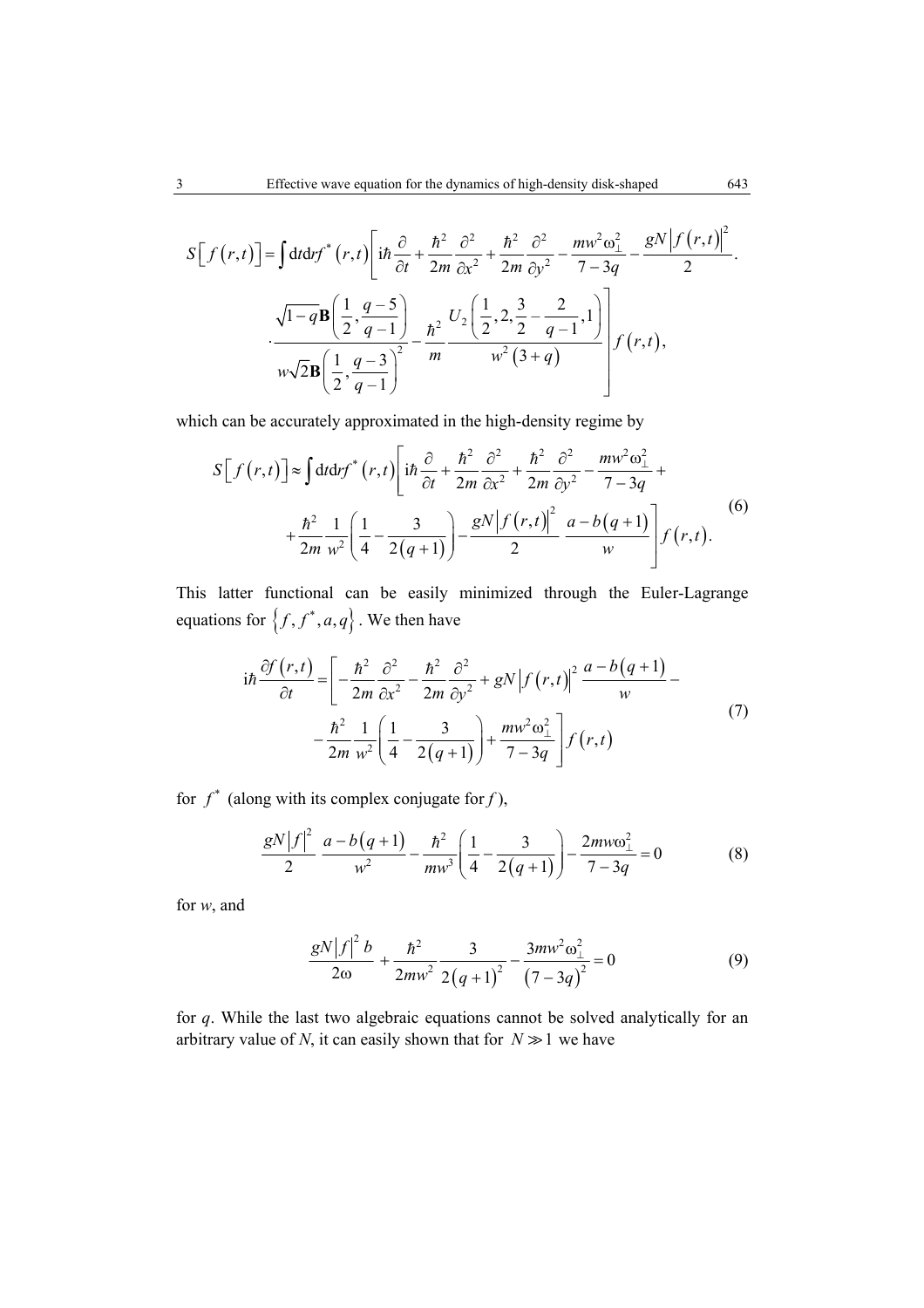$$
q \approx -1 + \left(\frac{2^4 5^5 \hbar^2 \omega_\perp^2}{27 |f|^8 m^2 a^4 g^4 N^4}\right)^{1/9}
$$
 (10)

and

$$
w \approx \left(\frac{5}{2} \frac{a \left|f\right|^2 gN}{m\omega_\perp^2}\right)^{1/3},\tag{11}
$$

which then yield

$$
i\hbar \frac{\partial f(r,t)}{\partial t} = \left[ -\frac{\hbar^2}{2m} \frac{\partial^2}{\partial x^2} - \frac{\hbar^2}{2m} \frac{\partial^2}{\partial y^2} + \left( \frac{m}{8} \right)^{1/3} \left( \frac{5|f|^2 \, ag \omega_\perp N}{2} \right)^{2/3} + (3a - 40b) \left( \frac{g|f|^2 \, Nh^3 \omega_\perp^4}{2} \right)^{2/9} \frac{m^{1/9}}{4 \cdot a^{7/9} 3^{1/3} 5^{7/9}} \right] f(r,t), \tag{12}
$$

where we have neglected terms  $\mathcal{O}(N^{-2/9})$  and smaller. This novel high-density equation is the chief result of our investigation and will serve as starting point for a future study on the emergence of Faraday waves in dense pancake-shaped BECs.

Summarizing, we have introduced a novel two-dimensional non-polynomial Schrödinger equation specifically designed for high-density cigar-shaped condensates. The key ingredient of our recipe is a *q*-Gaussian ansatz for the transverse component of the wave function of the condensate which correctly accounts for the high density.

*Acknowledgements*. The author thanks Victor Bârsan and Andrei Neacşu for insightful discussions, and kindly acknowledges the support of the Niels Bohr Institute where part of this work was done.

## REFERENCES

- 1. C. J. Pethick and H. Smith, *Bose-Einstein condensation in dilute gases*, Cambridge University Press, Cambridge, 2002.
- 2. L. P. Pitaevskii, Zh. Eksp. Teor. Fiz., **40**, 646 (1961).
- 3. E. P. Gross, Nuovo Cim., **20**, 454 (1961).
- 4. B. A. Malomed, *Soliton management in periodic systems*, Springer, Berlin, 2006.
- 5. S. Burger, K. Bongs, S. Dettmer, W. Ertmer, K. Sengstock, A. Sanpera, G. V. Shlyapnikov, and M. Lewenstein, Phys. Rev. Lett., **83**, 5198 (1999).